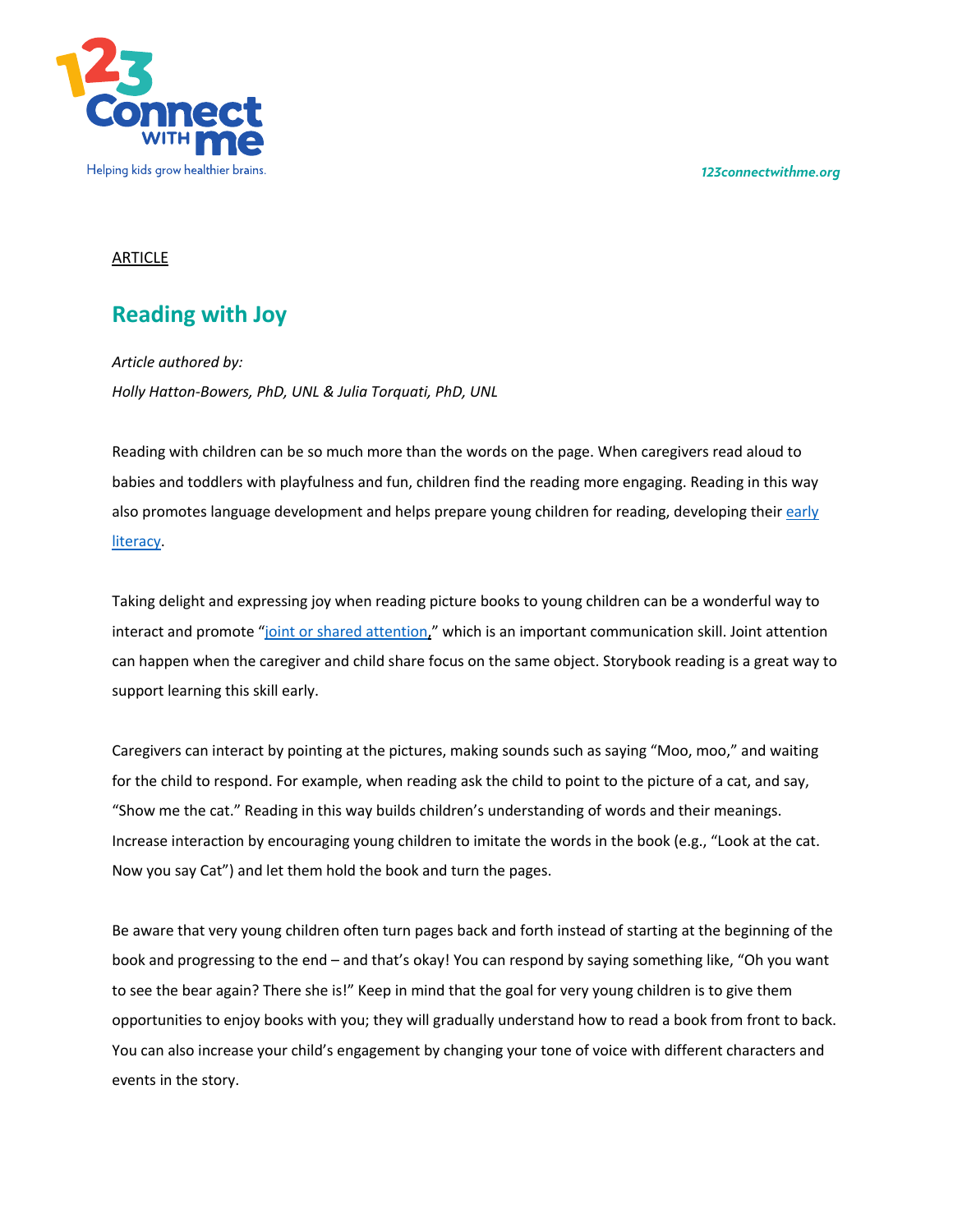#### *123connectwithme.org*



Reading the same book over and over also supports children with recalling words and growing their literacy and learning. Young children love reading the same book because they thrive with repetition and routines.

When choosing storybooks, it can be helpful for caregivers to ask:

- Will the child find this book interesting?
- Is the book limited to a few lines of text? Infants and toddlers love colorful illustrations.
- Does the book have interesting words to grow their vocabulary? It is so beneficial for babies and toddlers to hear lots of words.
- Does the book offer rhymes and word plays?

To get more of those smiles during storybook reading, caregivers can choose board or cloth books for babies. Infants and toddlers typically like books that have few words and that have simple rhymes or are predictable. When reading with toddlers who are 12 to 24 months, consider reading books that have photos of families or familiar activities. As toddlers get older, they may enjoy reading books with a problem or situation to overcome, or stories that include cause and effect.

Stories and smiles can also occur during everyday moments. When caregivers change diapers or during mealtimes, take the time to tell a story. You can also tell stories about events that happened that day. Taking moments throughout your day to read or tell stories will support children's learning and can bring lots of smiles.